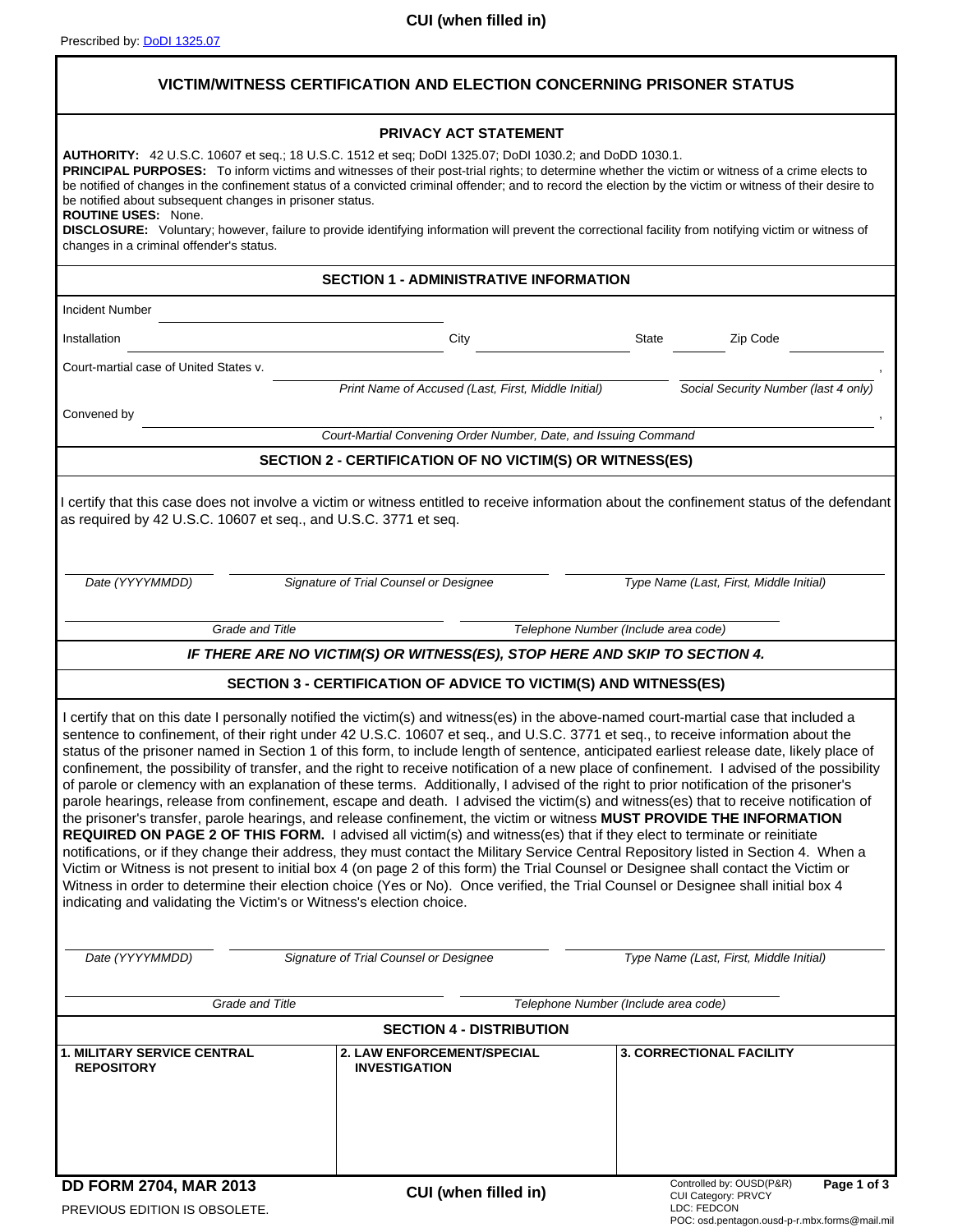**CUI (when filled in)**

# **SECTION 5 - LIST OF VICTIM(S) AND WITNESS(ES) VICTIM/WITNESS CERTIFICATION AND ELECTION CONCERNING PRISONER STATUS**

**Court-martial case of United States v.**

*Print Name of Accused (Last, First, Middle Initial) SSSN - (last 4 only)*

**STATEMENT OF UNDERSTANDING:** The victim(s) and witness(es) that have elected to receive information about changes in the status of the prisoner are required to notify the respective Military Central Repository with an accurate address and telephone number to continue receiving notifications on the prisoner's status, if their relocation results in changes to their address and/or telephone numbers.

**STATEMENT OF TRANSFER NOTIFICATION:** This transfer notification only applies in the event the above named prisoner is permanently transferred to another Federal, State or local law enforcement agency or correctional facility. The victim(s) and witness(es) will be notified using the address on file by DD Form 2705 of the prisoner's new location. The receiving Federal, State, or local agency will be responsible for all further notifications to the victim(s) and witness(es) about the prisoner's status. The military correctional facility retains responsibility for clemency board notifications.

**INSTRUCTIONS: LIST ALL VICTIMS AND WITNESSES INVOLVED IN THE CASE.** Using the drop-down box, indicate whether Adult, Parent, Legal Guardian, Minor/Age, Incompetent, Incapacitated. If under 18 years old, incompetent or incapacitated, also list parent or legal guardian's name. Using the next drop-down box, indicate whether victim (V), witness (W), or victim and witness (V&W). For all minor victims/witnesses, ensure minor status and age (at time of CM) are identified after their full name in Column 1. All minors, incapacitated and incompetent persons require a competent adult to be notified on their behalf by placing an adult and minor victim in the same row. Individuals that elect to be notified of prisoner status changes initial the "Yes" block in Column 4; otherwise initial the "No" block adjacent the respective name. The Trial Counsel or Designee (TC/D) are required to enter their initials in the Yes or No box in Column 4 for unavailable victims or witnesses.

| 1.<br>NAME - Last, First, Middle Initial/AFFILIATION/STATUS<br>(Select affiliation and status from drop-down lists.)<br>(Provide age if Victim/Witness is a minor.) (List Parent or Guardian if | $\overline{2}$ .<br>ADDRESS - Street, Apartment No., City, State,<br>ZIP Code<br>(If under 18 years old, incompetent or incapacitated, | 3.<br>TELEPHONE NUMBER<br>(Include Area Code) (If under<br>18 years old, incompetent or<br>incapacitated, also list Parent | 4.<br><b>NOTIFY</b><br>(Initial) |           |
|-------------------------------------------------------------------------------------------------------------------------------------------------------------------------------------------------|----------------------------------------------------------------------------------------------------------------------------------------|----------------------------------------------------------------------------------------------------------------------------|----------------------------------|-----------|
| Victim/Witness is under 18 or incompetent or incapacitated.)                                                                                                                                    | also list Parent or Legal Guardian's address, if different<br>from victim/witness)                                                     | or Legal Guardian's number, if<br>different from victim/witness)                                                           | <b>YES</b>                       | <b>NO</b> |
| $\blacktriangledown$                                                                                                                                                                            |                                                                                                                                        |                                                                                                                            | TC/D:                            |           |
| ▼                                                                                                                                                                                               |                                                                                                                                        |                                                                                                                            |                                  |           |
| ▼                                                                                                                                                                                               |                                                                                                                                        |                                                                                                                            |                                  |           |
| $\blacktriangledown$                                                                                                                                                                            |                                                                                                                                        |                                                                                                                            | $TC/D$ :                         |           |
| $\blacktriangledown$                                                                                                                                                                            |                                                                                                                                        |                                                                                                                            |                                  |           |
| ▼                                                                                                                                                                                               |                                                                                                                                        |                                                                                                                            | $TC/D$ :                         |           |
| $\overline{\phantom{a}}$                                                                                                                                                                        |                                                                                                                                        |                                                                                                                            |                                  |           |
| ▼                                                                                                                                                                                               |                                                                                                                                        |                                                                                                                            | TC/D:                            |           |
|                                                                                                                                                                                                 |                                                                                                                                        |                                                                                                                            |                                  |           |
|                                                                                                                                                                                                 |                                                                                                                                        |                                                                                                                            | $TC/D$ :                         |           |
| ▼                                                                                                                                                                                               |                                                                                                                                        |                                                                                                                            |                                  |           |
| ▼                                                                                                                                                                                               |                                                                                                                                        |                                                                                                                            | $TC/D$ :                         |           |
| $\overline{\phantom{a}}$                                                                                                                                                                        |                                                                                                                                        |                                                                                                                            |                                  |           |
|                                                                                                                                                                                                 |                                                                                                                                        |                                                                                                                            |                                  |           |
| ▼                                                                                                                                                                                               |                                                                                                                                        |                                                                                                                            | $TC/D$ :                         |           |
|                                                                                                                                                                                                 |                                                                                                                                        |                                                                                                                            |                                  |           |
| $\blacktriangledown$                                                                                                                                                                            |                                                                                                                                        |                                                                                                                            | TC/D:                            |           |
|                                                                                                                                                                                                 |                                                                                                                                        |                                                                                                                            |                                  |           |
|                                                                                                                                                                                                 |                                                                                                                                        |                                                                                                                            | $TC/D$ :                         |           |
| $\overline{\phantom{0}}$                                                                                                                                                                        |                                                                                                                                        |                                                                                                                            |                                  |           |
|                                                                                                                                                                                                 |                                                                                                                                        |                                                                                                                            | TC/D:                            |           |
| ▼                                                                                                                                                                                               |                                                                                                                                        |                                                                                                                            |                                  |           |

PREVIOUS EDITION IS OBSOLETE. **DD FORM 2704, MAR 2013**